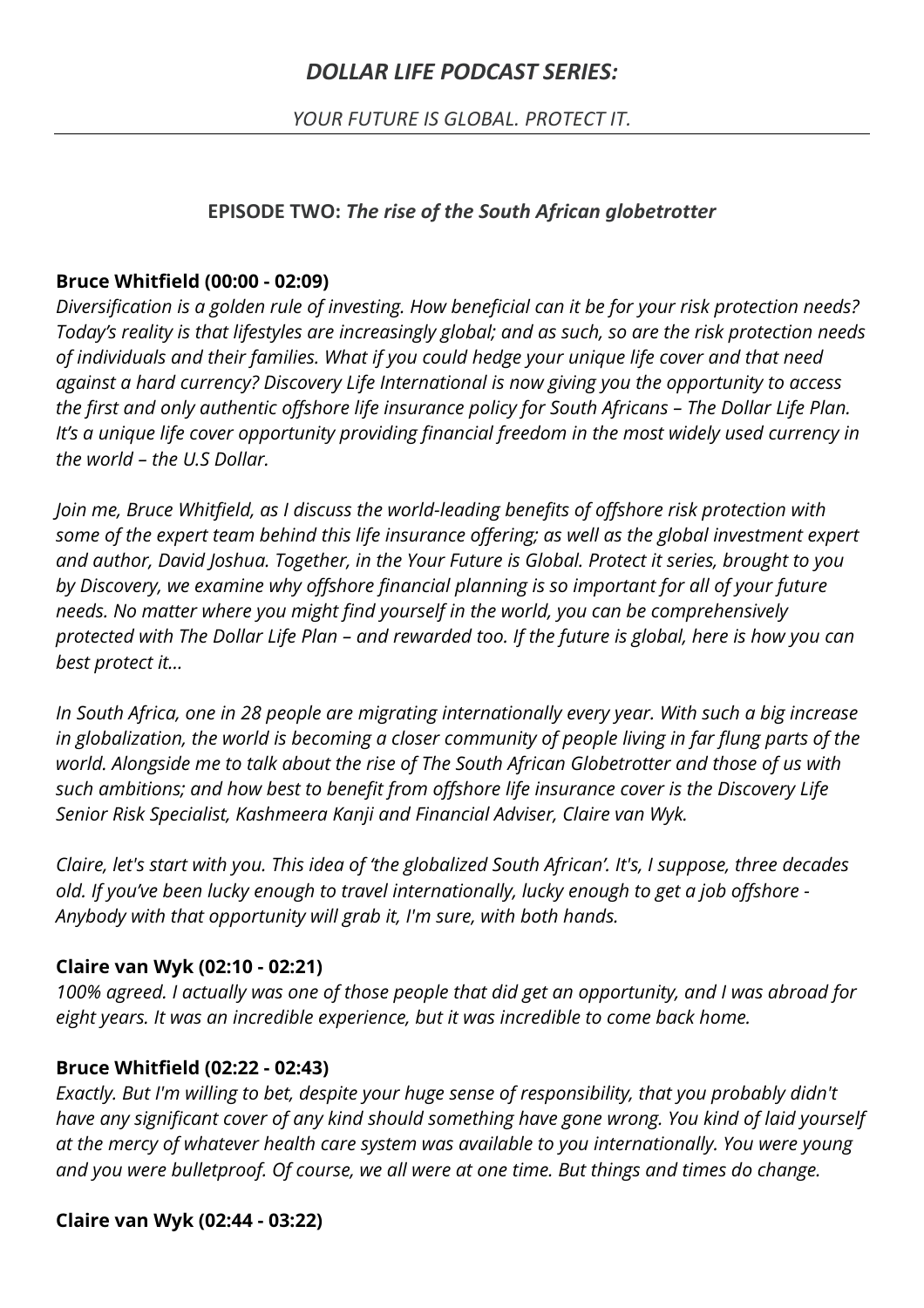*100% correct there as well. I still am young and bulletproof. No, I'm only joking. So, it definitely was not something that was at the forefront of my mind at all. Times were different. I think what I was raised to consider being very important is very different now. And what I'm teaching my 19-yearold, for argument's sake. I certainly would go back and rewind, and do things quite differently. I was in a national health system. I had very limited cover; and coming back after eight years, I had to start from scratch - to put it that way.*

#### **Bruce Whitfield (03:23 - 03:42)**

*Now, that's not something we ordinarily would think about; but of course, that is entirely true. I was in exactly the same position as you, where suddenly you're joining a medical scheme much later than the average, perhaps, and suddenly all of these issues become a factor when you do join schemes - whether it be life insurance or a health scheme later in life.*

## **Claire van Wyk (03:43 - 04:23)**

*So Bruce, medical aid is a different subject and a different topic in terms of rating. But when it does come to life insurance and insuring benefits globally, it would have been a great value for me to have started at a younger age than when I came back.*

*So, looking at what we are talking about here today, the globalization - or I call a translocation of a lot of young people - it would have been amazing, should there have been a product around that would have allowed me to move around the world, have the cover and the safety and security, but still know that it's planted at home.*

### **Bruce Whitfield (04:24 - 04:38)**

*This idea of South Africans working, studying, living abroad, Kashmeera -I mean, it's actually incredibly normal in the Discovery client group. People are able to do far more adventurous things than ever before.*

## **Kashmeera Kanji (04:39 - 05:48)**

*Absolutely, Bruce. I think South Africans are increasingly becoming trans locational, as Claire put it. And you could probably think of it as a force of globalization, because we have millennials who make up about a quarter or more than a quarter, actually, of South Africans, and they have been shaped by the forces of globalization.*

*This has made society increasingly connected and interdependent in terms of economic integration, as an example; in terms of communication exchange, cultural diffusions, and definitely travel. So, millennials have been leveraging this complex social network that spans the entire globe, and that is largely through social media; but we must not forget that they love experience, too. And so, as Claire put it, you know, we all at some point are going to seek an experience outside of South Africa. That does not mean not returning, but it does mean that the unusual risks that we as South Africans face need to be covered, no matter where we go in the world - and a product that can suit those risks, or meet those risks, or cover for those risks; to have that with you, no matter where you find yourself, is absolutely essential.*

## **Bruce Whitfield (05:49 - 06:12)**

*I was making the point in episode one about: the world is a very complicated place and products are very complicated, jurisdictions are very complicated. It's useful to be able to buy something at*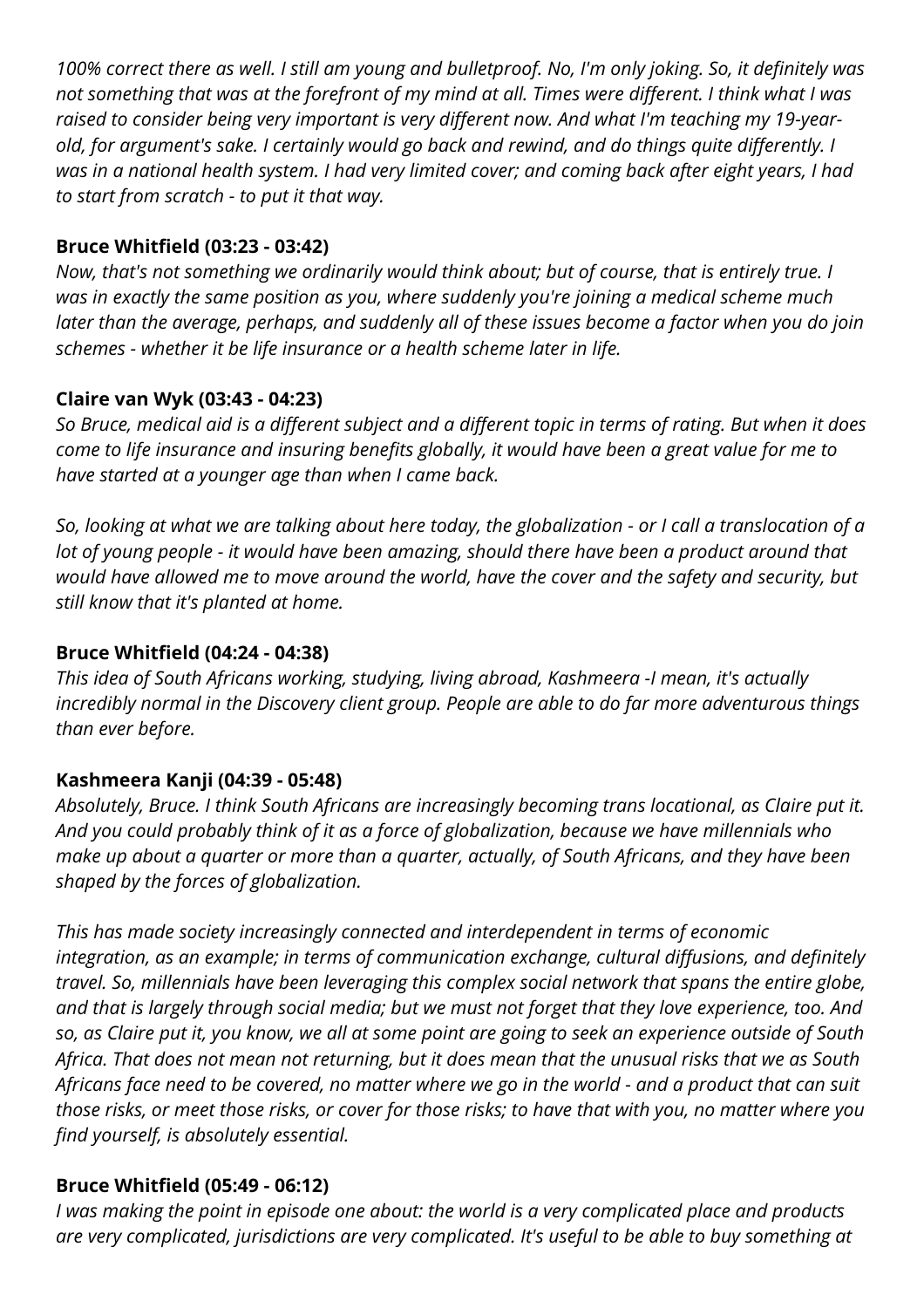*home that is universal, Claire. And I mean, I think that gives, you know, one, anybody who's buying it for themselves, a level of comfort, but also parents who might be stumping up to ensure that their kids are provided for and looked after.*

## **Claire van Wyk (06:13 - 07:42)**

*Bruce, I think as a part of a well-considered plan, it's imperative. I have to be honest, if my 19-yearold, when she's finished studying, turns around and says she wants to go travel the world - and she's studying to be a registered nurse - the first thing I'm going to do is insist that she has a product that can protect her. So, yes, from a parent point of view, absolutely. But I think just as a part of planning, nowadays we need to take into account that we are transient and things are going to change. And a lot of the millennials are not putting down their base in any place in particular. They are working remotely. I've got a whole lot of youngsters that I am their appointed financial adviser that work for international companies and they literally live in their car. They can go from one place to the next. Likewise, when travel really opens again, I think there's a lot of people that are going to explore a lot more opportunities in this ever decreasing size of the world. The world is getting smaller. It's not getting bigger.* 

*But I also want to come back to the fact that a lot of people are returning, so I think the young millennials are getting the opportunities, doing work placements, whatever they do -but being able to come back and enter the system here, but already be functional in it is the focus of a product that can carry internationally. And I think that's very much a point that we would like to enforce here. And I think our product is quite beautiful in nature that you can start it...*

# **Bruce Whitfield (07:43 - 07:49)**

*…Beauty in the eye of the beholder. I've never thought of life insurance as a beautiful thing, but let's let you run with it.* 

# **Claire van Wyk (07:50 - 08:44)**

*Beauty is in the eye of the beholder. But we've got a product that you can start as a graduate, which is a junior product, which can migrate to a classic plan, which then can actually go into a dollar-based plan. And there is no other product that has that ability to follow you and your trail and take you globally, yet still be home-grown - knowing the level of cover, the intricacies, the technicalities of it, because it's familiar to you. And that is one of the beauties that I think, as a millennial travelling, that if I look back, I would have loved to have known that because I think South African, I am South African and I relate to a product like that. So, when I take this abroad with me, even now, I feel comfortable knowing what my product does. And that's why I refer to it as being quite beautiful, because it can move with you as you go along.*

## **Bruce Whitfield (08:45 - 09:35)**

*And it also allows you that flexibility as you mature, as your needs mature, you can mature the products along with yourself. And that is, I think, a huge advantage as well. I don't know if we should call it offshore insurance, Kashmeera. Should we just not call it global cover, because that's what it is?*

*Whether you are living here or whether you're living in Uzbekistan, Uruguay or Utrecht – it doesn't really matter because the cover is the cover. It doesn't matter whether you work on assignment project works - you're three months here, three months there - you might be an engineer who*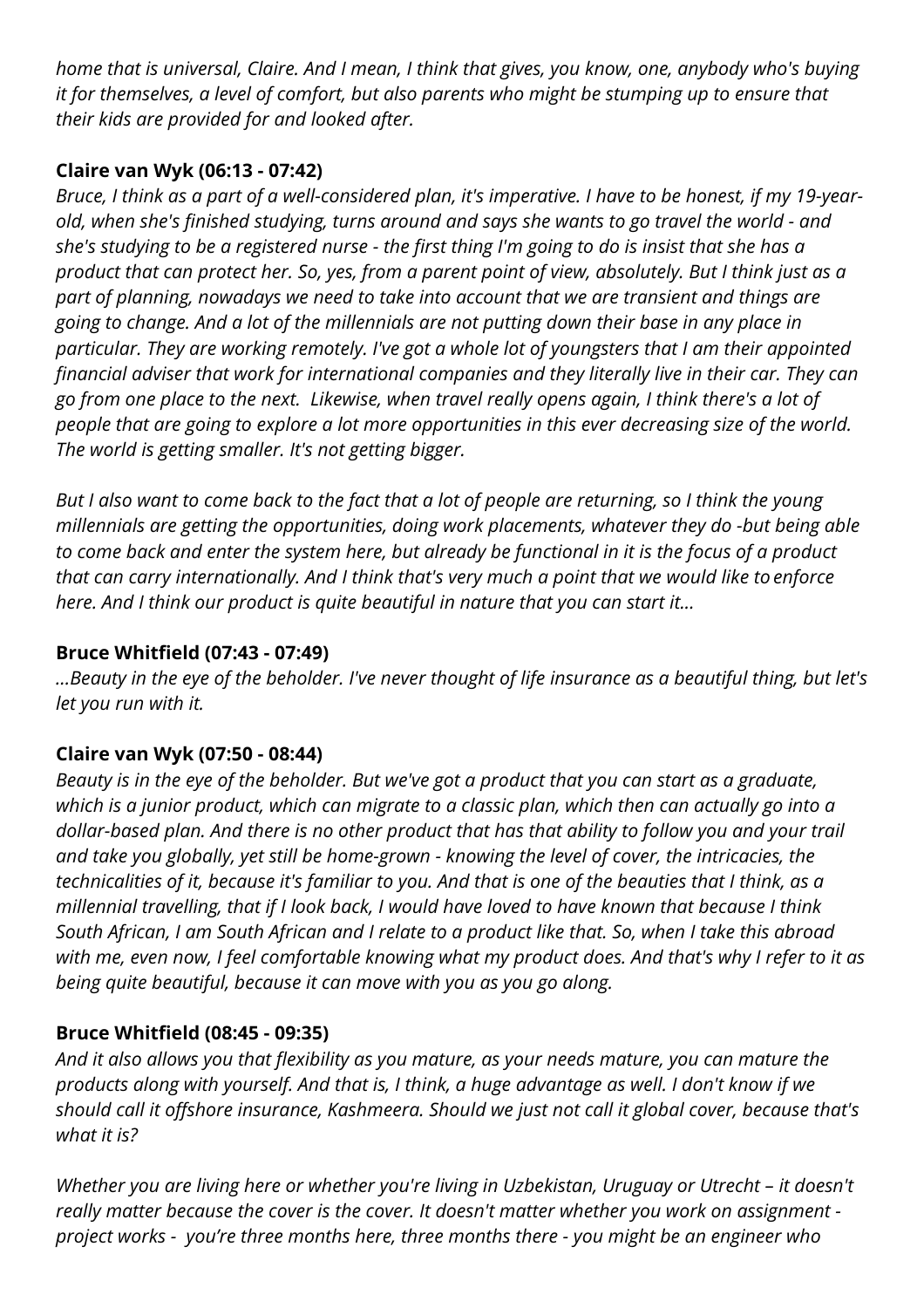*works across projects across the African continent. And you can't be chopping and changing the whole time and alerting people to the fact that this week you're in one city and next month you going to be at a rural location. Surely you just want the convenience of one single, one stop offering?*

## **Kashmeera Kanji (09:36 - 11:27)**

*Absolutely, Bruce. And I think that's the beauty of the product. You know, I'm going to use the word beautiful again, because it really is. It's one more South African original like Nicknacks and Mrs Balls Chutney and a creepy crawly. And I mean, I could go on and on. There are so many South African originals, but this is yet another one that a South African can take with them, no matter where they are. And as you've put it, you know, our risks are unusual as South Africans. We know that healthcare is expensive. We don't have a national health care system. You know, we may get there, but we don't have one at the moment. So even if you find yourself in a country where you are not eligible to be a part of their national healthcare system, you've got a life insurance product that's going to prevent absolute financial ruin, should anything happen to you that puts you back financially.*

*And that's exactly the beauty of this product. And every South African, as much as they come back and stock up on their Nicknacks and their Mrs Balls Chutney and Ouma Rusks, should be doing the same with their life insurance - taking out an authentic South African life insurance policy that can live with them anywhere in the world.*

*And Bruce, to add one other thing, we are a very multi-talented society. South Africans, we really, really are. We've been to space. If you think about Elon Musk and Mark Shuttleworth, you think about Charlize Theron, you think about Trevor Noah, thriving all over the world. We don't see ourselves as rooted to one spot or our talents not being appreciated elsewhere in the world, and we've got businessmen who are starting their businesses abroad who'd need business cover that suits South Africa needs, but maybe not in a South African climate. And this product will do even that. So the beauty of this product is just - it has so many facets. I could talk for hours, but I know we don't have hours so…*

## **Bruce Whitfield (11:28 - 11:40)**

*But I think the point is well made. And it comes, Claire, to something that you guys at Discovery talk about a lot and this concept of shared value. How does this fit into a shared value proposition, Discovery style?*

## **Claire van Wyk (11:41 - 13:52)**

*It fits in, as it would, the whole intrinsic value. If you start a product when you're younger and you build in the benefits that we have that are more affordable at a younger age - and you can start to build up value in terms of the shared-value model - you could have your cash conversions built in on life cover, should you not die. You can have the PayBack conversions that you start to integrate with at a much younger level.*

*And the shared value really starts to build up value as you move along. But, you know, the emphasis here, once again, is starting to look at this when you're younger and putting it at station appropriate levels of where you are from a financial planning point of view.*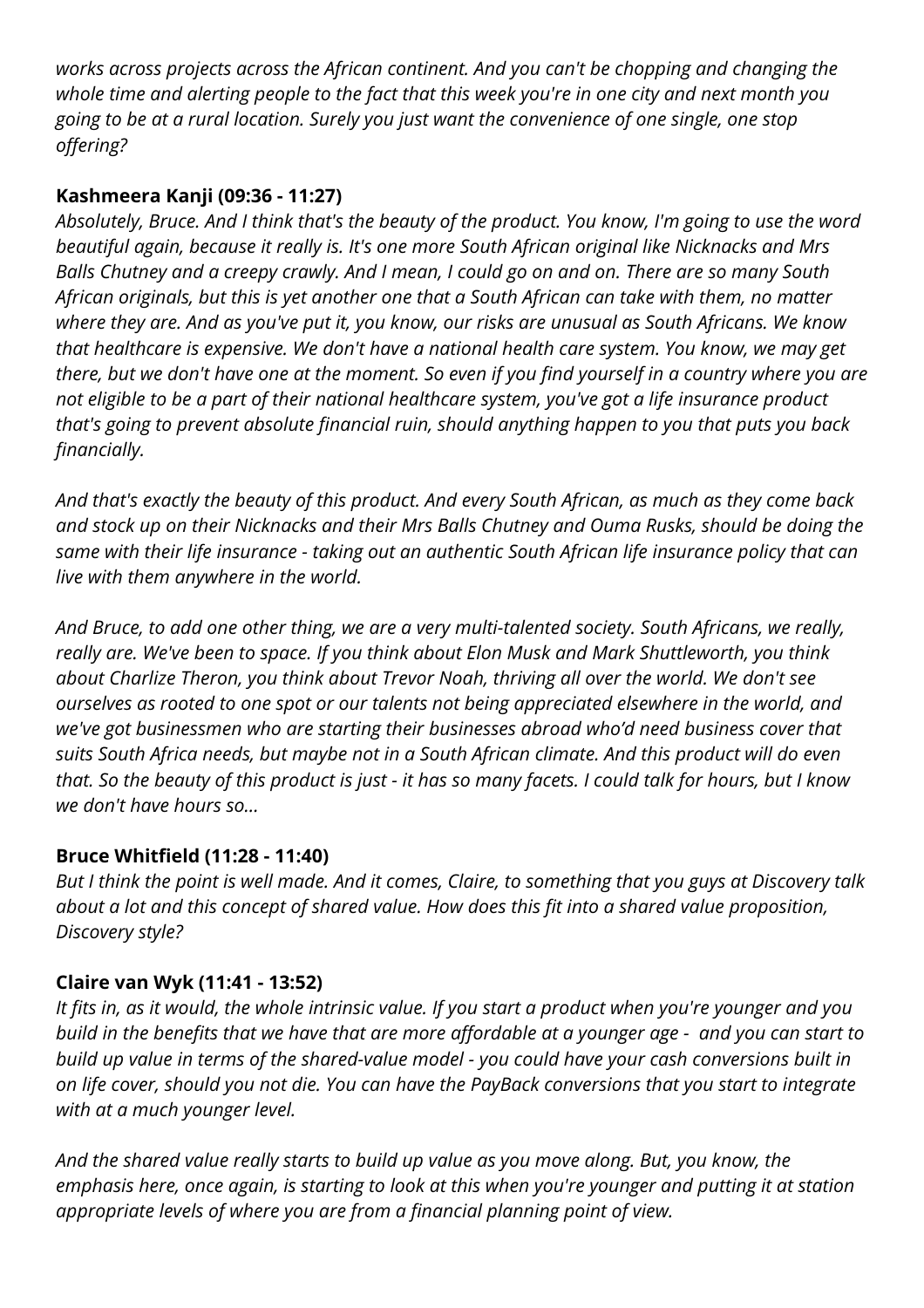*So, putting it in when you possibly graduate - life cover, the death benefit is maybe not your biggest need, but disability and dread disease, especially right now, dread disease. And in the environment of COVID and how that may change your life, should something happen at a young age.*

*We naturally in South Africa think we are invincible and we need to start to look at this properly and engage with it from a planning point of view. And from that planning point of view, the sharedvalue model is going to start to feed because you're young, you will get into understanding how the integration works, how the PayBacks work, and should you travel the world or go trot around the world, you can still engage. You can engage on wearable devices to get your Vitality points. When you pop back in South Africa, you can go and do a wellness check. As a matter of fact, I've got a lot of clients that are international and global. I mean, Zoom has been the best for me, and I speak a lot to people where we - even from Saudi, someone will phone and say, I've just bought a flat, can we please adjust my life cover benefits to accommodate my bond? And that is from Saudi Arabia.*

*So, it really, really has such incredible benefits to start at age appropriate, allow it to tailor as you move along and be home-grown. So, you understand it - it's not foreign to you and you can make it work. But at the same token, you have the shared-value, which is Discovery's centre point of what we do so well.*

### **Bruce Whitfield (13:53 - 14:42)**

*But here's the point that's coming through really strongly, Kashmeera. And it's this idea that life cover is for old people who have responsibilities. And when I say old, I mean about 30 when people are buying assets and they are beginning to consider family or they have a young family, and suddenly life becomes a whole lot more serious. By packaging together, the illness benefits and the disability benefits and life cover into a package that can be sold and can be purchased, you start changing the dynamic of insurance quite significantly as well, particularly in pandemic time. So, whereas we may have thought we were bulletproof 10, 15, 20 years ago, today's young people are more vulnerable simply - and you know, that is the one thing that's been exposed to us in technicolor via COVID.*

#### **Kashmeera Kanji (14:42 - 15:57)**

*Absolutely. We've seen the risks of younger people shoot up significantly as a result of COVID- 19 infection. And that's sad. And yes, maybe we were invincible, maybe we were bulletproof, but that has changed today. And we do need to take into account that something as serious as an amputation can happen as a result of contracting COVID-19. We've seen it happen in our claims.* 

*And so, no, life insurance is not just for the older, the more mature, the people with responsibilities. Life insurance is for anybody who would like not to be in financial difficulty as a result of getting ill or disabled or losing ability.*

*And that is one of the greatest assets you could have in your backpack, your survival backpack. Life insurance is exactly that, having the best protection that can help you out. And then, you know, with the shared-value as Claire put it, if nothing is to go wrong, then brilliant. You've got a Dollar Life Plan, who's going to pay you back part of your dollar premiums at the prevailing exchange rate just for you being healthy and well. And that is a phenomenal offering for anybody who's considering both sides of the coin - the good and the bad.*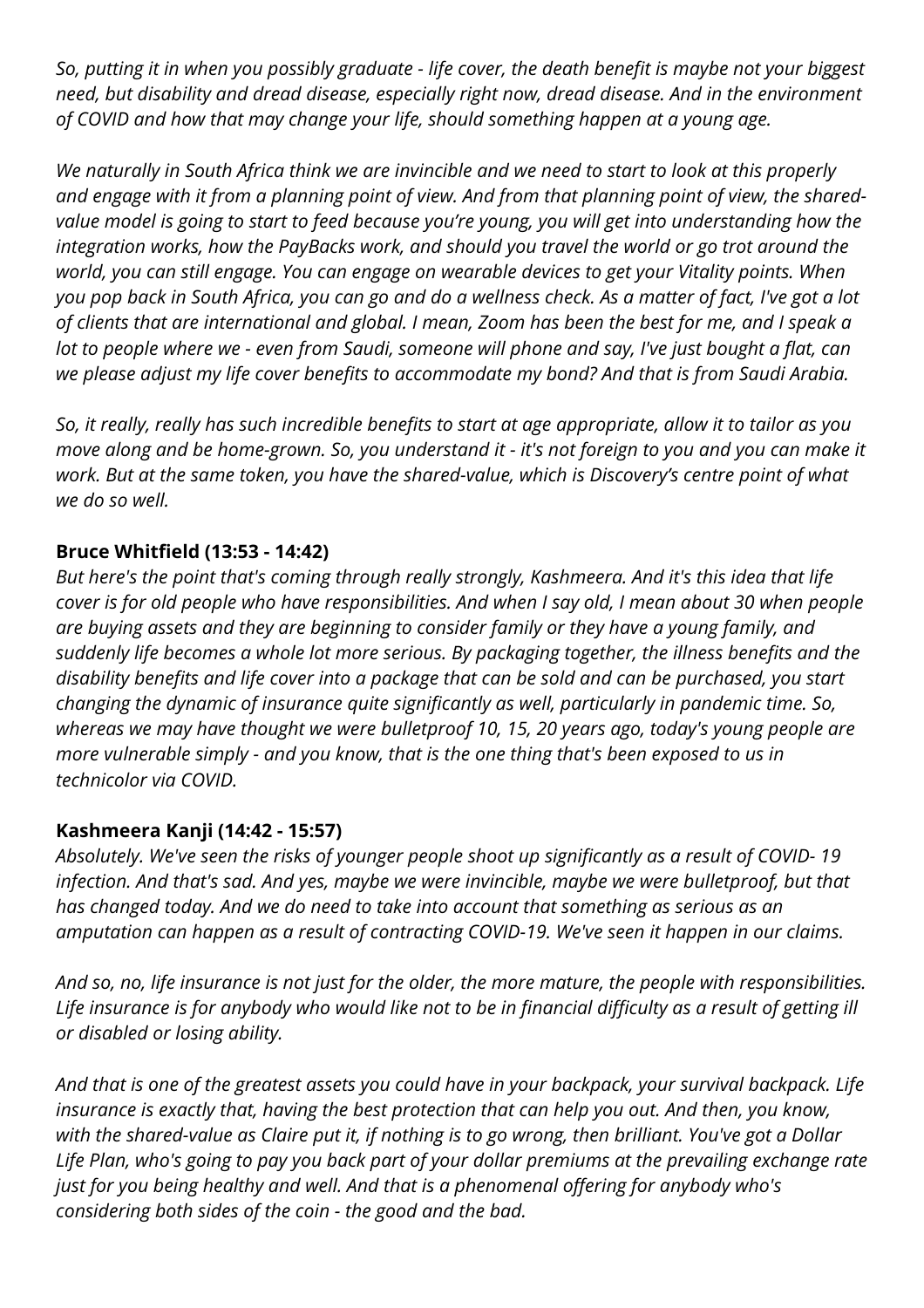#### **Bruce Whitfield (15:58 - 16:21)**

*Because regardless of the price at which it is pitched, it is a complete waste of money if you never use it - and it's the one thing that you buy that you never want to use, Claire, it's one of these weird dichotomies. But that ability to recoup some of the premium at some point in the future, should you have been fortunate enough never to make a claim, is an incredibly valuable part of this.*

## **Claire van Wyk (16:22 - 17:18)**

*Bruce, it is a specific sales benefit and a feature of the Discovery product, and you can incorporate that whole structure into a well-considered financial plan. And it makes a lot more financial sense when you position it exactly like you did.*

*None of us enjoy paying money for something we may never use. And at this point in time, the likelihood of using a disability or dread disease has definitely increased by multiples. Kash can give us the exact multiples, but the reality of it is - being able to say, well, if I manage to and - to use that horrible phrase, 'dodged the bullet', then there's actually benefit back in which I can reinvest or channel in a different direction. So, it just makes a lot of logical sense and it makes the product itself almost well… we believe, it's the best.*

### **Bruce Whitfield (17:19 - 17:55)**

*Kashmeera, you've been teed up here for the hospital pass, so let me take it. Let's play fantasy life here: I'm 24 years old. I'm newly qualified. The world is my oyster. I've been offered an opportunity in a foreign country. And I'm looking at the expense of relocation. I'm looking at the change of the move. And I'm thinking to myself, 'you know what, I'm going to take my chances that the world has changed', as Claire said, and the risks have changed as well. How do you measure the increase to my risk profile over the last 18 months versus perhaps what might have been two or three years ago?*

## **Kashmeera Kanji (17:56 - 19:23)**

*It's a brilliant question, Bruce. And I don't have the statistics off the cuff, but I can tell you that the youngest claimants we've seen on the life insurance side have been as young as their early 20s deaths as a result of COVID.*

*And so that invincible and it's not fantasy, Bruce, I thought you were in your 20s. So, you know, even you today, even you today in your early 20s, have an unusually large risk of contracting an infection that could result in really, really terrible outcomes.*

*You've got multi organ failure, you've got kidney failure… You've got, you know, we thought of this as a respiratory condition, but it really isn't. It can affect absolutely everything from your toes - COVID toes, they're calling it - all the way to long COVID. You know the fatigue that lasts longer than the infection. And so your youngsters today, unfortunately, need to be considering life insurance with far more keen interest than they have in the past.*

*And again, I'll reiterate, if nothing is to happen to you, that is no problem at all. You know, if you take up an insurance policy with us, tell us that you were vaccinated - even on a dollar policy, which is what we're talking about today - we will guarantee you as much as 50% of your premiums back for those first years' worth of premiums. And it's an unbelievable way to protect yourself for the bad, but to still ensure that it's not the worst grudge purchase you've ever bought.*